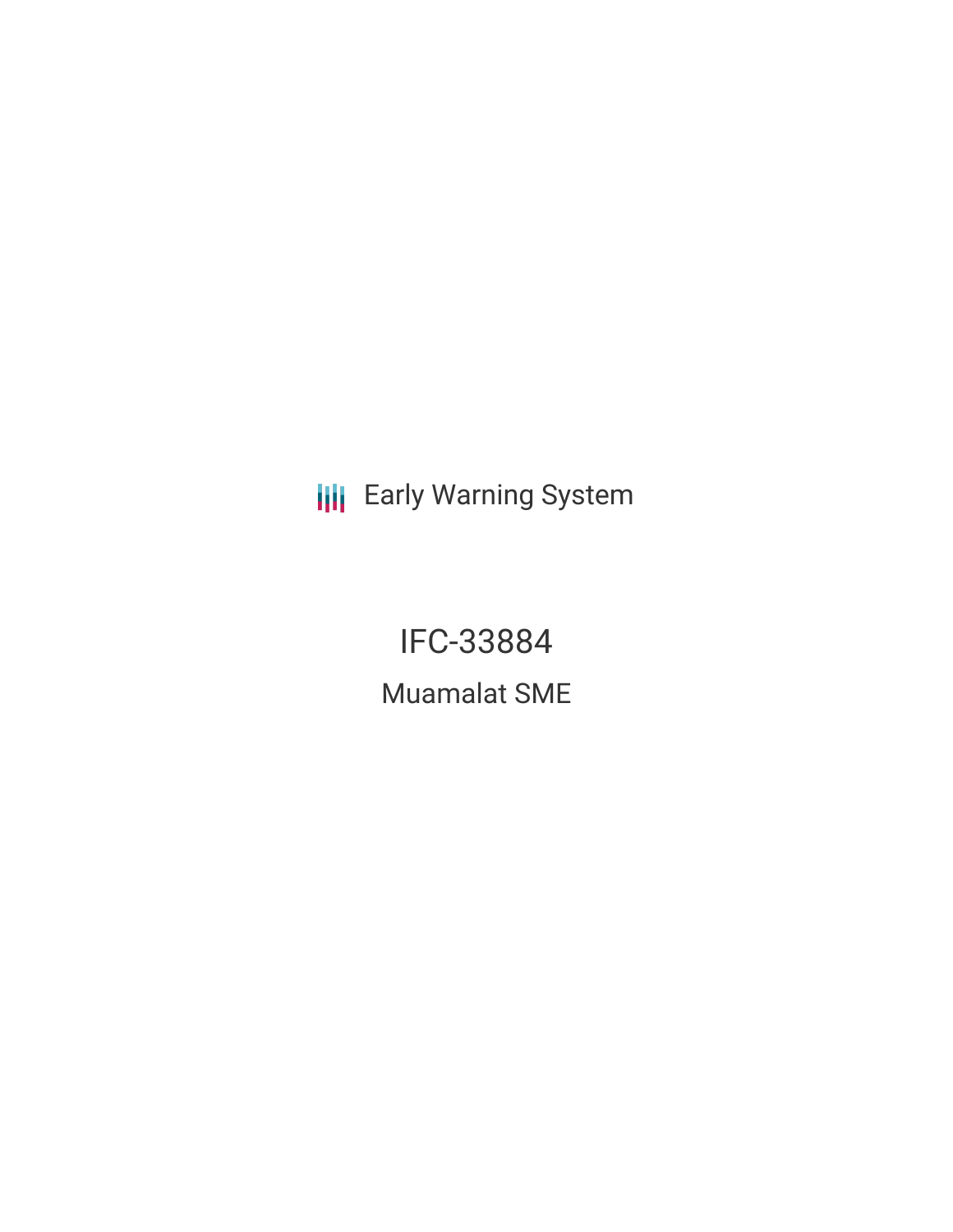| <b>Countries</b>               | Indonesia                               |
|--------------------------------|-----------------------------------------|
| <b>Financial Institutions</b>  | International Finance Corporation (IFC) |
| <b>Status</b>                  | Hold                                    |
| <b>Bank Risk Rating</b>        | FI                                      |
| <b>Voting Date</b>             | 2014-04-24                              |
| <b>Borrower</b>                | BANK MUAMALAT INDONESIA, PT TBK         |
| <b>Sectors</b>                 | Finance                                 |
| <b>Investment Type(s)</b>      | Loan                                    |
| <b>Investment Amount (USD)</b> | $$60.00$ million                        |
| <b>Project Cost (USD)</b>      | $$60.00$ million                        |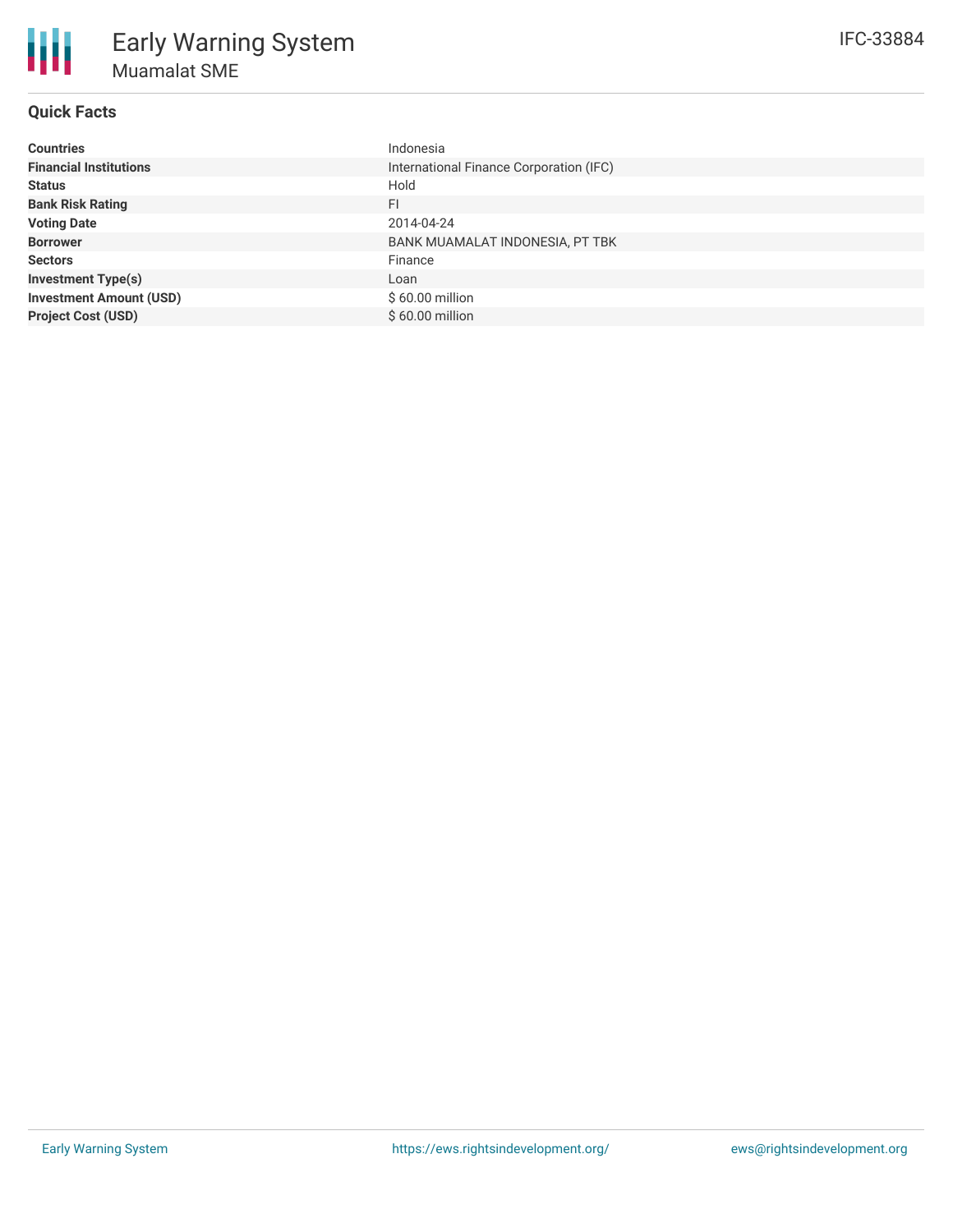

## **Project Description**

The proposed project will consist of a debt facility to PT. Bank Muamalat Indonesia, Tbk. ("Bank Muamalat" or the "Bank") to support expansion of the Bank's lending to small and medium enterprises ("SMEs"). Bank Muamalat, established in 1991, is the first Islamic bank and the largest private sector Islamic bank (in terms of asset size) in Indonesia. The proposed project is consistent with both IFC's Indonesia and financial markets strategy and roles given that this project will help support sustainable rural and urban development through increase access to finance for SMEs. The proposed project is expected to help expand the products and services in Islamic financing in order to support financial inclusion and increased outreach to the base of the pyramid and to the underserved segments in Indonesia.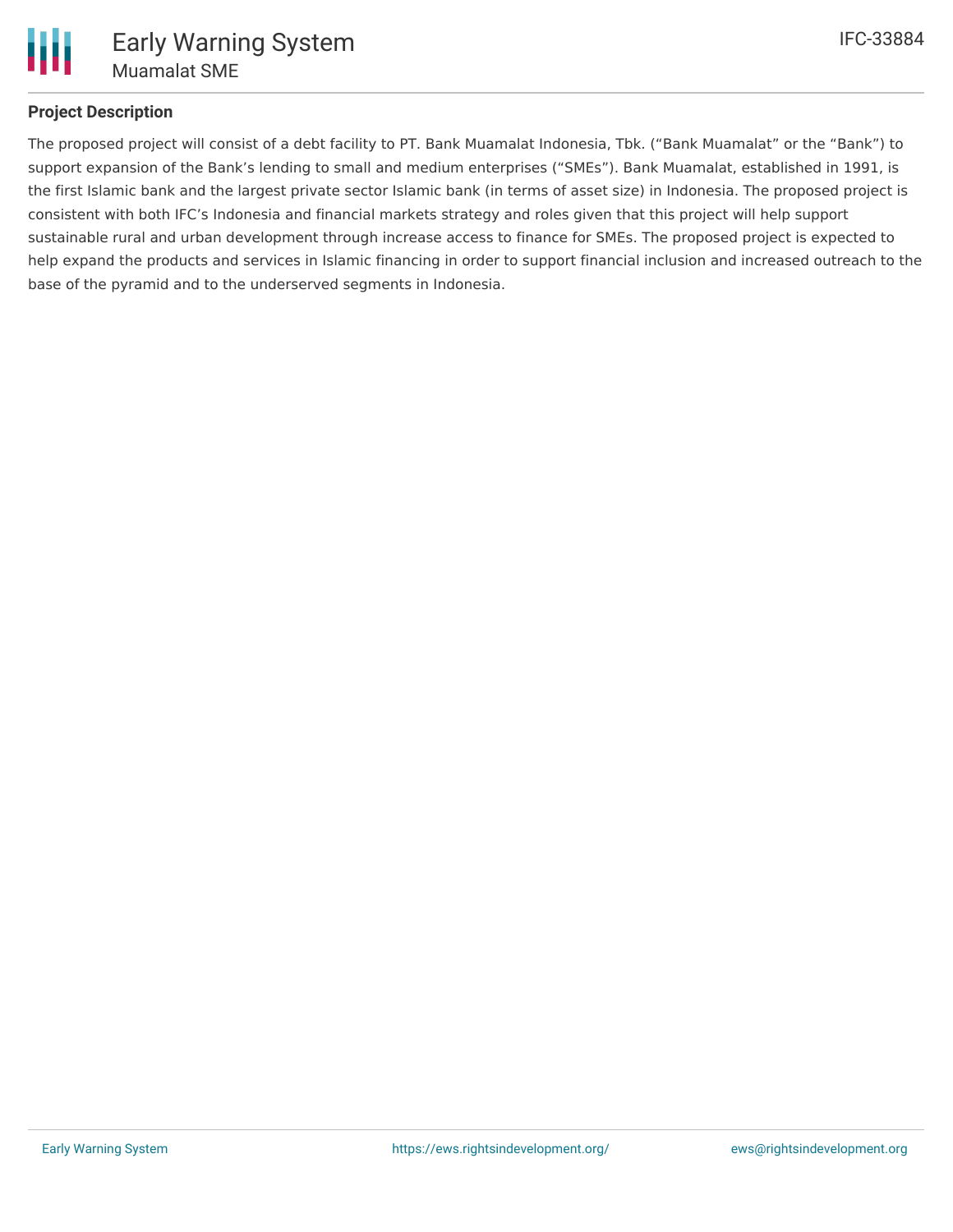

## **People Affected By This Project**

(1). Promoting economic development in frontier provinces: The project will directly improve access to finance in the frontier provinces of Indonesia, where Bank Muamalat is planning to expand its portfolio to MSME segments, and thus drive economic growth, job creation, and poverty reduction in the frontier provinces.

(2). Increasing MSME access to medium and long-term finance: As Bank Muamalat grows its MSME financing portfolio, the project will allow IFC to increase access to longer term finance to the MSME segment through Bank Muamalat.

(3). Demonstration effect: A successful project with Bank Muamalat will further promote product offerings and banking services such as Islamic financing among Indonesian banks and therefore support financial inclusion to the underserved MSME.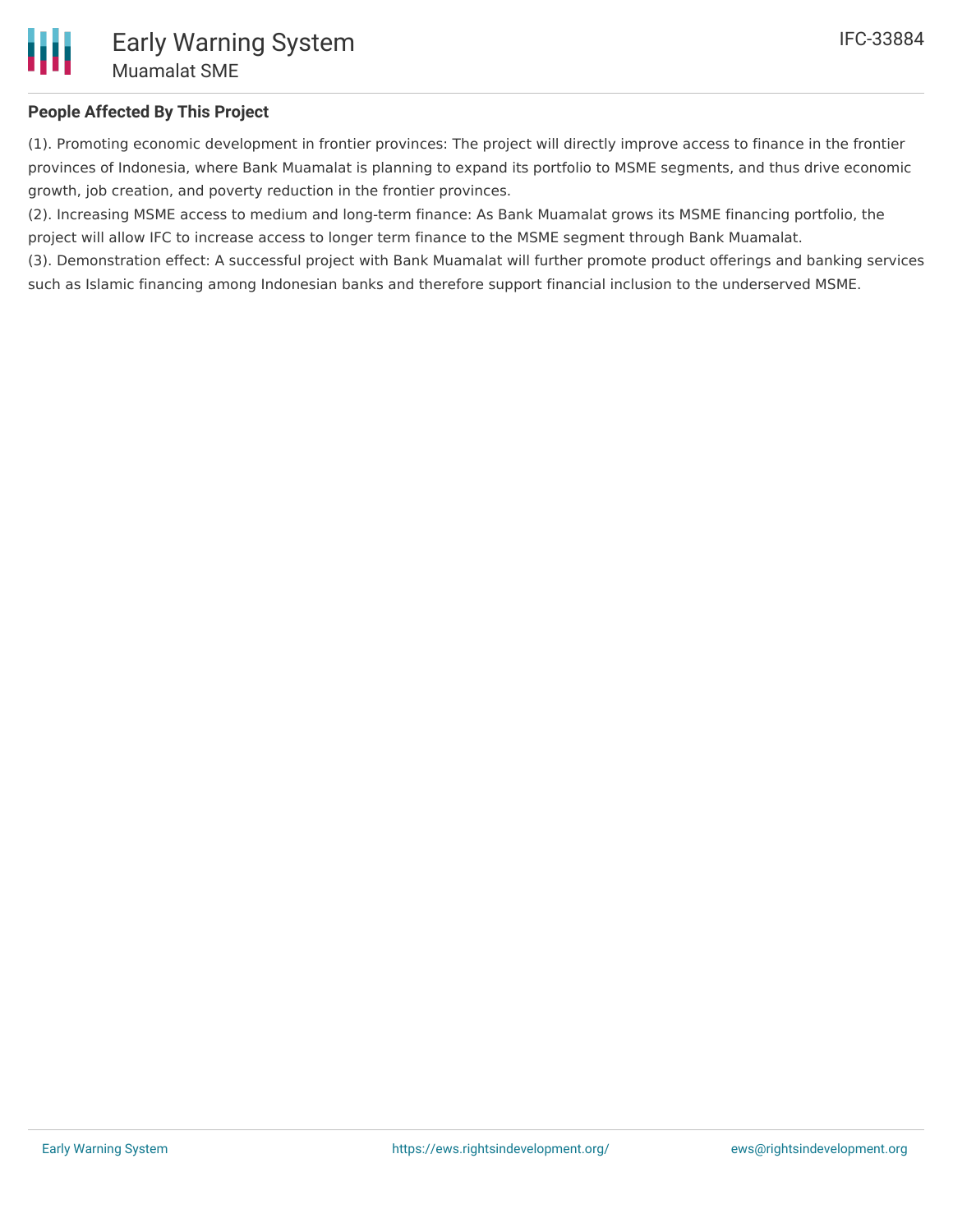#### **Investment Description**

• International Finance Corporation (IFC)

The proposed project will consist of a debt facility amounting up to US\$60 million on IFC's own account to Bank Muamalat.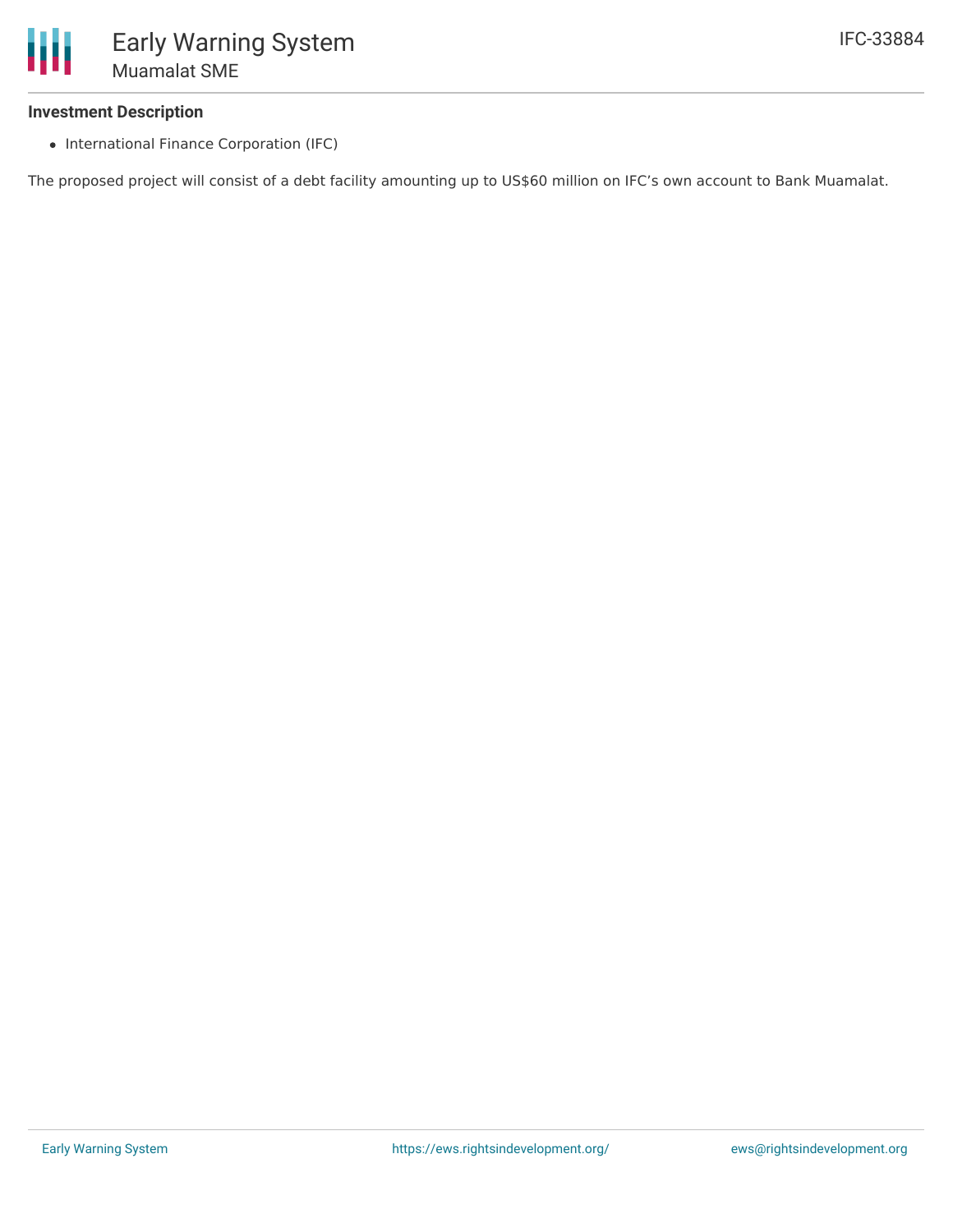

### **Private Actors Description**

Bank Muamalat is headquartered in Jakarta and had total assets of US\$4.4 billion (as of September 2013). The Bank provides Islamic banking services and products to around 3million customers through over its 450branches, which are located in major islands throughout Indonesia. The Bank also works together with National Post Services (or "PT. Pos Indonesia") to leverage its massive network to reach rural and remote areas. Bank Muamalat operates over 1,200 ATMs to support its electronic banking business. Currently, Bank Muamalat has a total workforce of around 5,000 people. The proposed project will support the Bank's growth strategy and increase its SME portfolio in the fast-growing Indonesia banking sector.